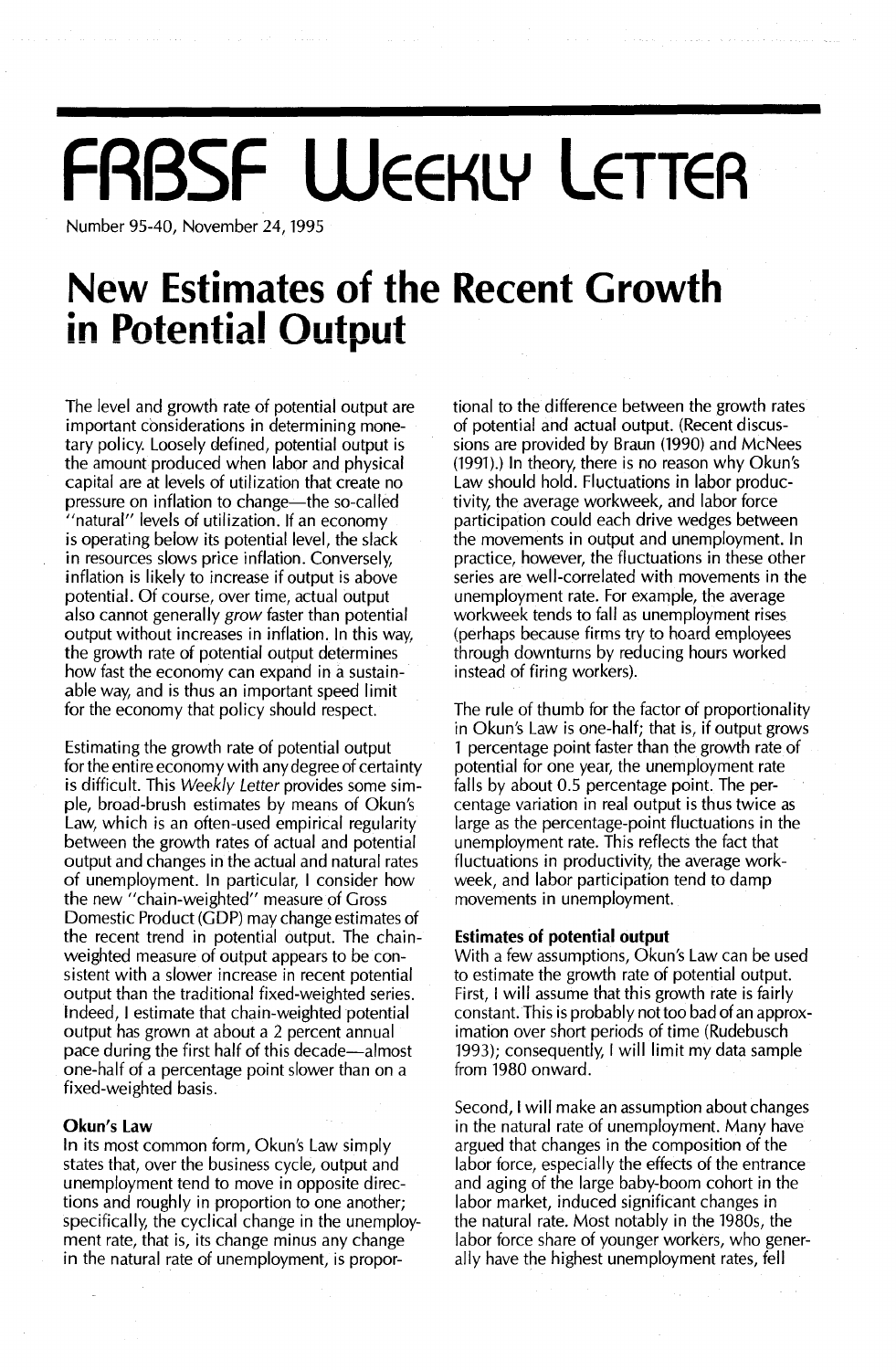# **FRBSF**

dramatically. The general contour of several published estimates (for example, Weiner 1993) suggests that the natural rate fell by about one-half of a percentage point during the 1980s but has changed little so far in the 1990s as the demographic composition of the labor force stabilized.

With these assumptions, an estimate of the growth rate of potential output can be obtained by comparing the change in the unemployment rate to the percent change in actual output. Figure 1 demonstrates this exercise. The vertical axis measures the change in the quarterly average unemployment rate (excluding the annual 0.05 percentage point decrease in the natural rate during the 1980s), and the horizontal axis measures the percent change in fixed-weighted real GOP. (These changes are measured from fourth quarter to fourth quarter of adjacent years.) The slope of the solid line gives the factor of proportionality in Okun's Law. Here that slope is estimated to be almost exactly one-half, supporting the usual rule of thumb.

The point at which this line crosses the horizontal axis—that is, where the unemployment rate does not change-gives an estimate of the growth rate of potential output. This is because if the unemployment rate is stable, actual output must be growing at the same pace as potential output. At points below (above) the horizontal axis, unemployment is falling (rising), and the economy is growing faster (slower) than potential. Over the whole sample from 1980 to 1994, such an Okun's Law estimate of the growth rate of potential is 2.4 percent, which is in the usual range of estimates. In Figure 1, the growth rate of potential is allowed to take on different values during the period 1980-1989 and during 1990-1994. The solid line is based on the earlier sample and intersects the horizontal axis at 2.5 percent. The dotted line is based on the later sample and intersects at 2.3 percent. These numbers are very close; indeed, statistically, there is a four out of five chance that there has been no change in the growth rate of fixed-weighted potential output across the two samples. Thus, on a fixed-weighted basis, potential output appears to have been growing at a fairly steady pace during the past 15 years.

### **Chain-weighted potential output**

The estimates of potential output given above use the traditional fixed-weighted or constantdollar series on real GOP. Ouring 1995, the Bureau of Economic Analysis (BEA) has started to promote a new chain-weighted measure of real

# **Figure 1 Okun's Law with Fixed-Weighted GDP**



output. The chain-weighted series provides a better answer to the question of how to add up all the diverse goods and services produced in the economy at each point in time even when the general level of prices is changing.

The traditional fixed-weighted real GOP series values each product at its price in 1987—the base year-rather than at the price actually paid. This measure of output thus eliminates the increase in the level of nominal spending that occurs because of general inflation in the price level. There is, however, a significant shortcoming: a fixed-weighted measure uses the levels of *relative* prices in 1987 for valuing various goods and services in all other years. Thus, if in 1987, five computers cost as much as one car, the fixed-weighted GOP series uses this five-to-one relative price to add up computers and cars in every year.

To understand the flaw in this procedure, assume that in 1987, five computers were produced, so the value of this computer output was equivalent to the value of one car. Also assume that by 1995 the price of computers fell, so ten computers cost as much as one car, and the output of computers rose, so ten computers were being produced. Of course, in 1995 relative prices, it is still the case that "one car's worth" of computers is being produced in 1995. However, in the fixed-weighted measure with a 1987 base year, the ten computers produced in 1995 are worth the same as two cars. Thus, in some sense, the use of a 1987 base year overstates the amount of real computer output in 1995. Such a bias in measuring output that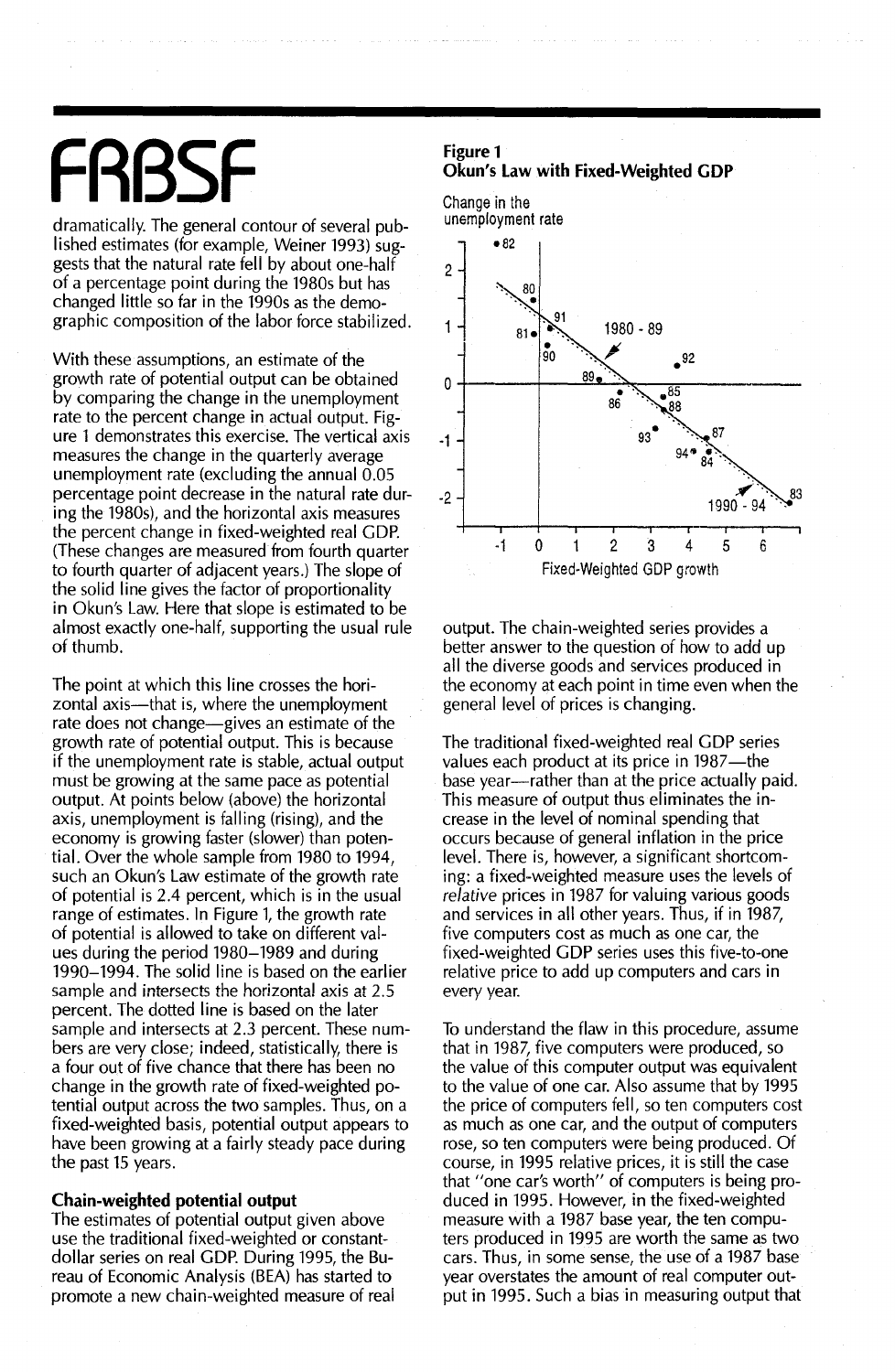is not produced in the base year is typical of fixed-weighted measures. The bias is reduced with the new chain-weighted measures of real output, which, in essence, use a sequence of base years, and nearly contemporaneous relative prices, to value output. (See Motley (1995) for details.)

Figure 2 examines Okun's Law using the chainweighted measure of real output. The slopes of the solid and dotted lines are unchanged at onehalf, so the magnitude of the tradeoff in Okun's Law appears unaffected. Also, over the whole sample from 1980 to 1994, the estimate of the growth rate of potential (not shown) is 2.4 percent, as for fixed-weighted GDP. However, allowing the growth rate of potential to change between the 1980s and the first four years of the 1990s yields striking results. The solid line for the earlier sample crosses the horizontal axis at 2.6 percent, while the dotted line for the later sample crosses at only 2 percent. This represents a dramatic slowing in the growth rate of potential output. Statistically, there is only a one in six chance that there has been no change in the growth rate of chain-weighted potential output across the two samples. Thus, there is a definite

## Figure 2 Okun's Law with Chain-Weighted GDP

Change in the unemployment rate



possibility that the growth rate of potential output fell at the start of this decade.

Such a drop in the growth rate of potential would not be too surprising. Growth in the labor force has slowed significantly so far in the 1990s, as both working-age population growth decreased and the labor force participation rate flattened out. This slowdown could easily have subtracted a half of a percentage point from the potential output growth rate. Using the fixed-weighted aggregate output measure, an apparent increase in the growth rate of productivity in the 1990s offsets this decline; however, this acceleration in productivity is just the spurious result of measuring each year's output (particularly computers) with 1987 relative prices. That is, higher recently measured productivity growth on a fixedweighted basis did not reflect higher efficiency gains through increased use of computers, as some have argued; instead, ironically, it merely reflected the mismeasurement of computer output. (See Oliner and Wascher (1995).) On a chain-weighted basis, there is no significant change in productivity growth in the 1990s, so the weak labor force growth damps the growth of potential.

## Glenn Rudebusch Research Officer

### References

Braun, Steven N. 1990. "Estimation of Current-Quarter Gross National Product by Pooling Preliminary Labor-Market Data." Journal of Business & Economic Statistics 8 (July), pp. 293-304.

McNees, Stephen K. 1991. "How Fast Can We Grow?" New England Economic Review (January/February), pp. 3-14.

- Motley, Brian. 1995. "New Measures of Output and Inflation." FRBSF Weekly Letter 95-24 (July 7).
- Oliner, Stephen D., and William L. Wascher. 1995. "Is There a Productivity Revolution Under Way in the United States?" Challenge (Nov.-Dec.) pp. 18-30.

Rudebusch, Glenn R. 1993. "The Uncertain Unit Root in Real GDP:' The American Economic Review 83 (March) pp. 264-272.

Opinions expressed in this newsletter do not necessarily reflect the views of the management of the Federal Reserve Bank of San Francisco, or of the Board of Governors of the Federal Reserve System. Editorial comments may be addressed to the editor or to the author. Free copies of Federal Reserve publications can be obtained from the Public Information Department, Federal Reserve Bank of San Francisco, P.O. Box 7702, San Francisco 94120. Phone (415) 974-2246, Fax (415) 974-3341. *Weekly Letter* texts and other FRBSF publications and data are available on FedWest Online, a public bulletin board service reached by setting your modem to dial (415) 896-0272.

**<sup>6</sup>** Weiner, Stuart E. 1993. "New Estimates of the Natural<br>6 Rate of Unemployment." FRB Kansas City Economic Review (Fourth Quarter) pp. 53-70.